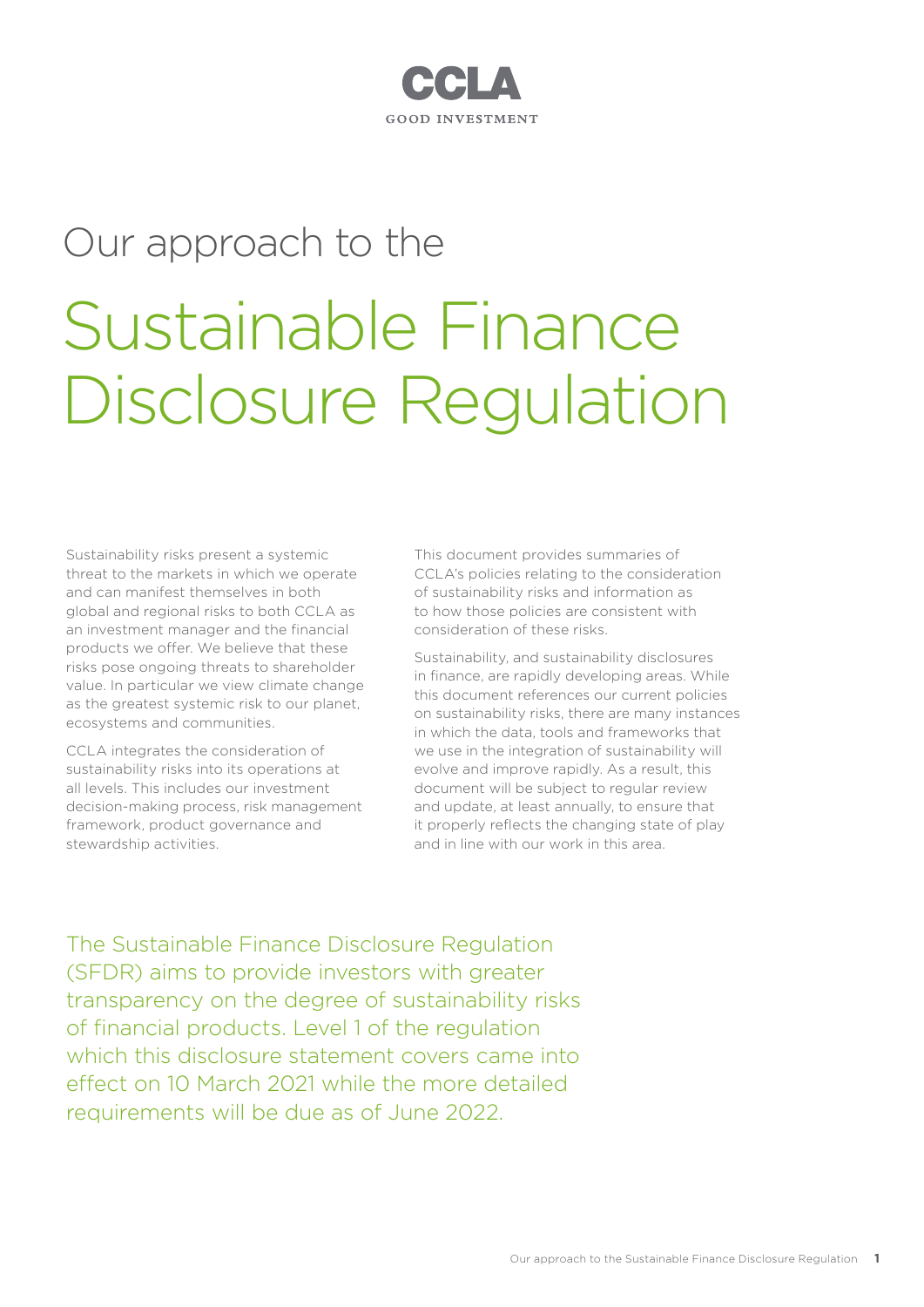## Definition of sustainability risk

CCLA uses the definition of sustainability risk included in the EU Sustainable Finance Disclosure Regulation (SFDR), which is as follows: 'Sustainability risk means an environmental, social or governance event or condition that, if it occurs, could cause an actual or a potential material negative impact on the value of the investment.<sup>'1</sup>

This definition is consistent with our perspectives of sustainability risk and with both the UCITS<sup>2</sup> delegated directive and the amended AIFMD<sup>3</sup> delegated regulation which cover organisational-related requirements regarding sustainability risks.

Our interpretation of this definition indicates that CCLA aims to identify relevant extrafinancial risks and subsequently determine which of them are material to our investments on an ongoing basis. Furthermore, we consider sustainability risks to interrelate with other established risk categories and risk interaction can affect materiality. Given this interpretation, CCLA considers the integration of sustainability risk as fundamental to protecting shareholder value over all time horizons.

The following sections of this document set out how we identify, prioritise and manage these risks as part of our investment process.

Information and disclosures for CCLA's individual financial products, a description of the manner in which sustainability risks are integrated in the investment decisions for a fund and the likely impact of the consideration of these risks, are included in fund documentation as well as on the website.

As our approach to managing sustainability related risks is applied across all assets under management, we consider all CCLA funds to be classified under 'Article 8' of SFDR. This means that our strategies promote social and/ or environmental characteristics, and may invest in sustainable investments, but do not have sustainable investing as a core objective. We will continue to keep this classification under review.

<sup>1</sup> Official Journal of the European Union (2019) Regulation (EU) 2019/2088 of the European Parliament and of the Council of 27 November 2019 on Sustainability Related Disclosures in the Financial Services Sector. Article 2 (22).

<sup>2</sup> Undertakings for the Collective Investment in Transferable Securities.

<sup>3</sup> Alternative Investment Fund Managers Directive.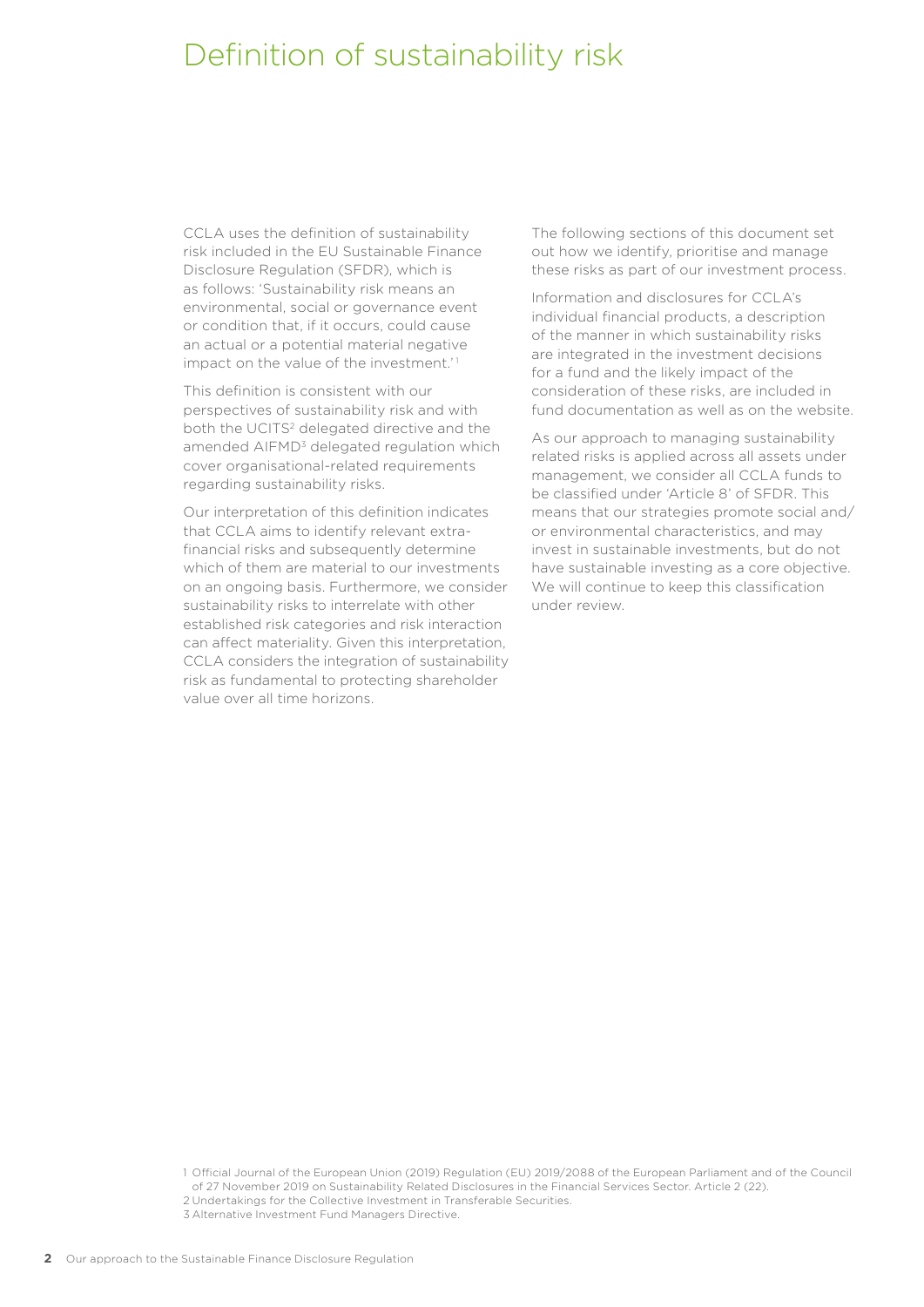## Integration of sustainability risk into the investment decision‑making process

This policy represents the consideration of sustainability arrangements of both CCLA Investment Management Limited (CCLA IM) and its wholly owned subsidiary, CCLA Fund Managers Limited (CCLA FM) (collectively referred to as 'CCLA'). Where arrangements apply to only one firm this is noted.

In addition to our policies on the integration of sustainability risk summarised later in this document, CCLA's approach to integrating sustainability risks into its investment decisionmaking process is as follows.

CCLA's experience and a growing body of academic literature suggest that conventional financial modelling only gives part of the answer as to what makes a good investment. As a result, we carefully assess the environmental, social and governance (ESG) standards of all companies and assets and have integrated the considerations of these sustainability risks into our investment decision making processes. We identify and then remove companies and assets with high unmitigated ESG risks or the poorest standards of corporate governance from our investment universe and as part of this process, we identify material weaknesses in our portfolio holdings and develop an action plan to improve them through engagement with portfolio companies and other parties.

With corporate entities, we rate all companies' exposure and methods of managing sustainability risk prior to equity or debt purchases. Our assessment is based on two factors:

- We rate companies' corporate governance standards and their wider behaviour. This includes indicators such as the quality of accounting structures, board composition or whether internationally agreed behavioural norms have been violated, such as the United Nations Global Compact. Over the short term this is likely to be a key indicator as to which companies could destroy shareholder value through, for example, poor management oversight, which is particularly important for key decisions like acquisitions, or an increased risk of litigation.
- We look at companies' approach to sustainability and extra-financial risk and how they integrate these factors into their

governance. We have created a proprietary sustainability factor matrix, where the most material sustainability risks are identified using the Global Industry Classification Standard (GICS) at sub-industry level and each investee company is assessed on the most relevant sustainability factors to their operations.

By focusing on issues such as climate change, public health, or water use, we are able to identify business models and industries whose value is at risk over the medium to long term by changing consumer preferences or regulation, and use this information in our investment decision-making process or to inform our engagement priorities. Companies that display the highest levels of sustainability risk are not investable without the explicit permission of the Investment Committee. The data for this assessment comes from our independent third-party data provider, MSCI (the industry standard for provision of sustainability and ESG data) and our in‑house assessments.

The majority of our assets are managed directly as this allows us to implement our responsible investment policies in full. We do use a small number of investment funds managed by third parties to access specialist asset classes such as private equity and infrastructure. When investing in this way we adopt a similar approach and seek to identify projects and opportunities that maximise both prospective financial returns net of risk and which address extra-financial risks and opportunities.

Where we invest fund capital as a limited partner, we specify secure legal agreements to ensure sustainability factors are considered in the management of the mandate. Where this is not possible and there is no alternative route to the investment, we assess the fund's exposure and potential future exposure as a percentage of its net asset value, and if more than 10% of the fund is or is likely to be exposed to activities that are not in accordance with our ethical and responsible investment criteria, we will not proceed to investment. We continue to monitor the manager's approach to responsible investment and exposure to restricted activity. If we have concerns, we engage with the manager and would divest from any fund if the 10% threshold is breached.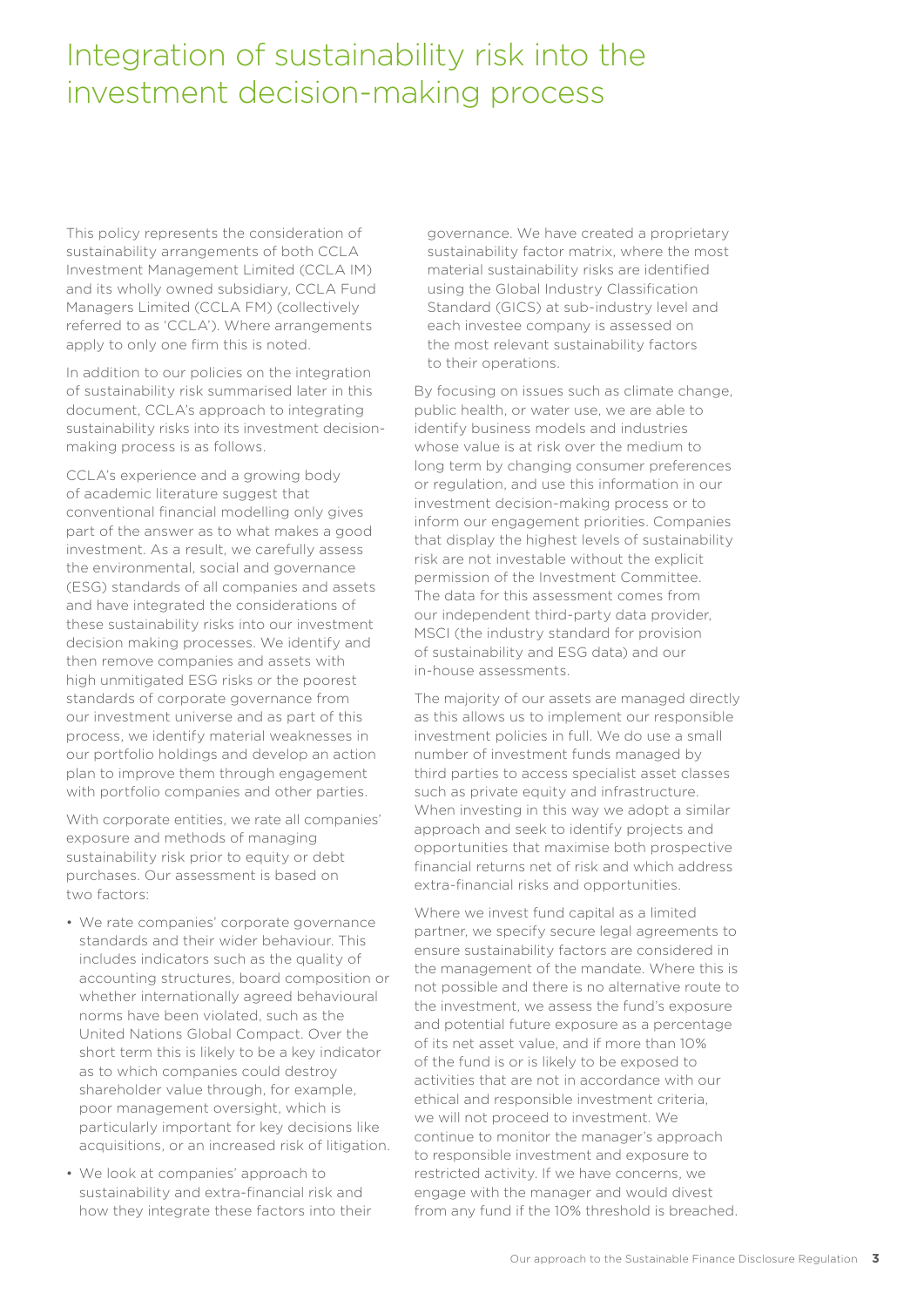## Identification and prioritisation of principal adverse impacts

#### **Summary**

CCLA IM considers principal adverse impacts of its investment decisions on sustainability factors. The present statement is the consolidated principal adverse sustainability impacts statement of CCLA IM.

This principal adverse impacts statement covers the reference period from 1 January 2020 to 31 December 2020.

#### **Description of principal adverse sustainability impacts**

CCLA's purpose is to harness the power of investment markets to help our clients maximise their impact on society, hence, CCLA considers the principal adverse impacts of its investment decision on sustainability factors. CCLA considers impacts relating to climate change, the environment, human rights, good governance, and social norms as principal in nature. In order to minimise adverse impact on principal sustainability factors, CCLA implements exclusions across its financial products and continually monitors its portfolios.

Our proprietary sustainability matrix is designed to support the identification and management of principal adverse impacts, with the most material sustainability risks identified at GICS sub-industry level. Each candidate company for investment is assessed on the most relevant sustainability risk, both before any purchase and on an ongoing basis. Through this monitoring and assessment, we are able to prioritise companies for engagement via a structured engagement escalation process. In turn, this provides the mechanism through which, via an active ownership approach, we are able to mitigate and manage any potential adverse sustainability impacts.

#### **Description of policies to identify and prioritise principal adverse sustainability impacts**

CCLA implements the following policies with reference to the identification and prioritisation of principal adverse impacts on sustainability factors. These policies can be found on the homepage of CCLA's website.

#### **Climate change and investment policy**

CCLA recognises that climate change, and associated changes in governmental policy, pose an ongoing threat to shareholder value. We view climate change as the largest threat to our planet, ecosystems, and communities, as well as a being a critical issue for all investors. We also recognise that the transition to a low carbon economy presents investment opportunities. For these reasons we have long supported efforts to limit global temperature rises to substantially below two degrees Celsius above pre-industrial levels.

As investors we have a duty to manage our financial exposure to climate related risk and to maximise the opportunities arising from the low carbon transition for our clients. We do this in five ways. First, informed by scenario analysis and qualitative investigation by our investment analysts and ESG experts, we conduct an annual review of the major risks and opportunities associated with climate change. Second, informed by this analysis we seek to avoid investing in the companies, in the most exposed sectors, who are not properly preparing, or are not able to prepare, for the transition to a low carbon economy. Third, we engage with companies represented in our portfolios to support them in addressing and mitigating extra-financial sustainability risks. Fourth, we seek to promote proactive climate regulation and legislation through interaction with public policy makers. Finally, we seek to identify investments that meet our risk and return objectives and dedicate capital to accelerate transition to a low carbon economy.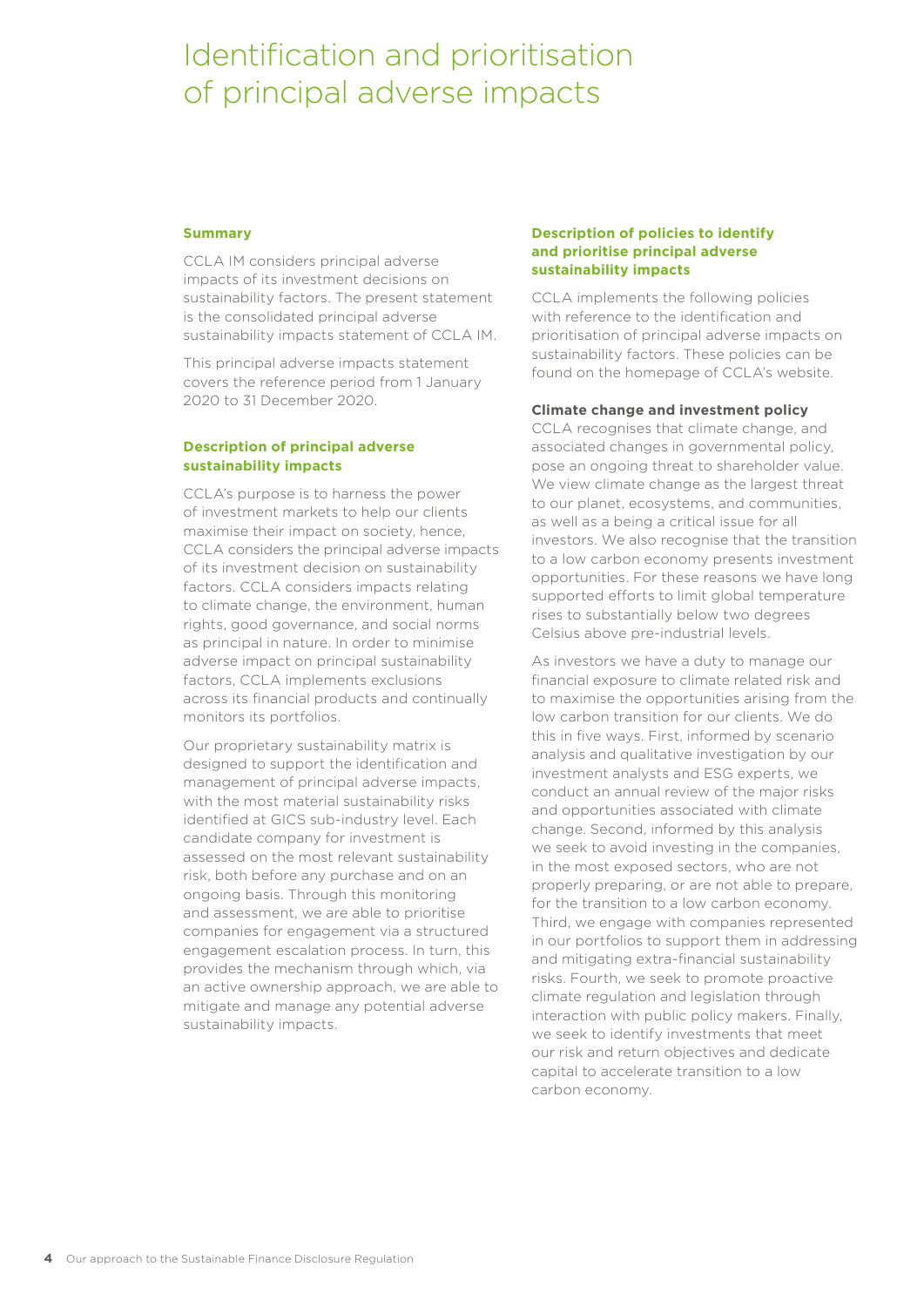This policy applies to all assets under management with the exception of Property. Property assets are managed in accordance with CCLA's Responsible Property Investment Policy, which includes environmental risk management.

#### [Click here to read our climate change](https://www.ccla.co.uk/our-policies/climate-change-and-investment-policy)  [and investment policy.](https://www.ccla.co.uk/our-policies/climate-change-and-investment-policy)

#### **Environmental policy**

We recognise that there are environmental, social and ethical issues associated with our activities. We aspire to excellence in promoting best practice to minimise impacts and generate positive results where possible through investment and procurement decisions. CCLA has implemented an Environmental Management System in line with the requirements of the internationally recognised voluntary standard ISO 14001:2015 to effectively manage these impacts and to show continuing commitment to the protection of the environment.

[Click here to read our environmental](https://www.ccla.co.uk/our-policies/environmental-policy)   $\lambda$ [policy.](https://www.ccla.co.uk/our-policies/environmental-policy)

#### **Modern slavery statement**

We are committed to respecting human rights in all our operations CCLA is a small business with a limited number of suppliers, however, we are mindful that modern slavery (for the purposes of this statement modern slavery is defined as modern slavery, servitude, forced or compulsory labour and human trafficking) is likely to be present in the supply chain of nearly every company. For this reason, we assess potential suppliers' approach to addressing modern slavery prior to us entering into a business arrangement. We also regularly review the approach taken by our existing suppliers and pay particular attention to the 20 largest. Where we have questions or concerns, we meet with the management of the supplier in question. During the reporting

year our analysis identified one supplier that operates in a high-risk sector but does not meet the revenue threshold required to report under the Modern Slavery Act. For this reason, we met with them to discuss their approach to sourcing the materials that they use.

Whilst our direct operations are limited to the UK we invest our clients' assets in businesses that have global operations and supply chains. As a consequence, we believe that our highest exposure to modern slavery is likely to be through the companies and assets held in client portfolios. To address this, we have developed an active engagement programme that encourages prioritised investee businesses to develop strong governance mechanisms to identify, and then address, instances of modern slavery. During 2019-2020, we developed the 'Find It, Fix It, Prevent It' engagement initiative which is seeking to act as a catalyst for investor action on modern slavery.

[Click here to read our modern slavery](https://www.ccla.co.uk/our-policies/ccla-modern-slavery-statement-2020)  -12 [statement.](https://www.ccla.co.uk/our-policies/ccla-modern-slavery-statement-2020)

#### **Cluster munitions and landmines policy**

CCLA does not invest in any company that produces cluster munitions and/or landmines (as per the definitions used and information provided by our global screening provider).

This is in line with the UK Law Commission's 2014 Review of Fiduciary Duty.

In addition, our CBF Church of England Funds follow the Ethical Investment Advisory Group's policy, which precludes investment in these companies. Our COIF charity funds use two client-driven ethical investment policies, both of which also preclude investment in these companies.

[Click here to read our cluster munitions](https://www.ccla.co.uk/our-policies/cluster-munitions-and-landmines-policy)  L۴ [and landmines policy.](https://www.ccla.co.uk/our-policies/cluster-munitions-and-landmines-policy)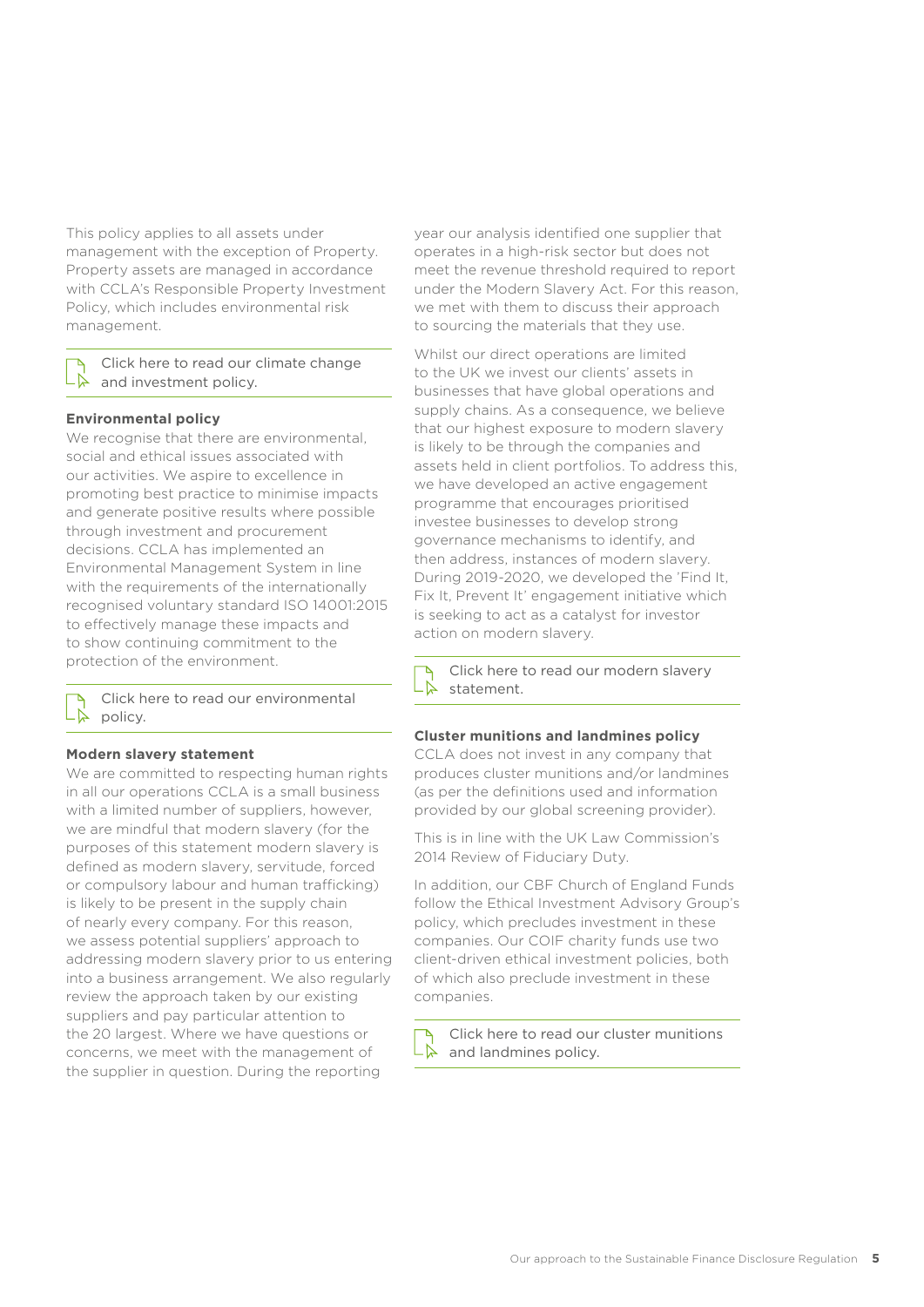#### **Responsible property investment policy**

We believe that ESG factors will impact the future profitability of property assets. As a consequence, our responsible property investment policy applies to the selection, management, and refurbishment of all property assets under our stewardship. Prior to any purchase we consider:

Environmental risk, environmental audit scores and risk assessments, including energy use, water consumption, greenhouse gas emissions and waste management.

Social factors, such as the availability of public transport and the facilities available for tenants.

Once we have purchased a property, we seek to be an active owner and if we see potential value we refurbish to improve environmental and social performance. We appoint managing agents to look after our properties on a daytoday basis. As part of this work they are tasked with reporting regularly on progress against the targets we have established. Furthermore, we screen incoming tenants to ensure their activity does not violate any of our investment policies or restrictions.

[Click here to read our responsible](https://www.ccla.co.uk/sites/default/files/Responsible%20Investment%20Report%202019.pdf)  [property investment policy.](https://www.ccla.co.uk/sites/default/files/Responsible%20Investment%20Report%202019.pdf)

#### **Engagement policy**

CCLA's engagement policy sets out how CCLA IM undertakes shareholder engagement for its funds and discretionary mandates. The purpose of this policy is to describe how CCLA ensures the integration of shareholder engagement as per the Shareholder Rights Directive II (EU) 2017/828 (SRDII). CCLA endorses and supports the principles on engagement with the investee companies set out in both the UK Stewardship Code 2020 and SDRII and is a signatory to the UN-supported Principles for Responsible Investment.

We believe in the power of positive change. Investment markets, and the returns delivered by the assets traded upon them, can only be as healthy as the communities and the environment that support them.

For this reason, we believe that the delivery of sustainable and attractive long-term returns to our clients requires us to drive real and positive change.

We do this by:

- Actively using our ownership rights to improve the environmental and social performance of the assets in which we invest
- Bringing investors together to address systemic risks that have not received the attention that they require
- Seeking to be a catalyst for change in the investment management industry. By delivering positive change we can limit risks before they negatively impact on the performance of our clients' assets and the structure and function of society

CCLA's engagement policy sets out the 10 rules that we apply to deliver on this philosophy. These are applied to all assets under our care, irrespective of their geography.

[Click here to read our engagement](https://www.ccla.co.uk/sites/default/files/Engagement%20Policy.pdf)  Lň [policy.](https://www.ccla.co.uk/sites/default/files/Engagement%20Policy.pdf)

#### **References to international standards**

CCLA is a signatory to the Principles of Responsible Investment.

CCLA is committed to manage all it's assets in line with Net Zero Carbon Emissions by 2050, in line with the objectives of the Paris Agreement.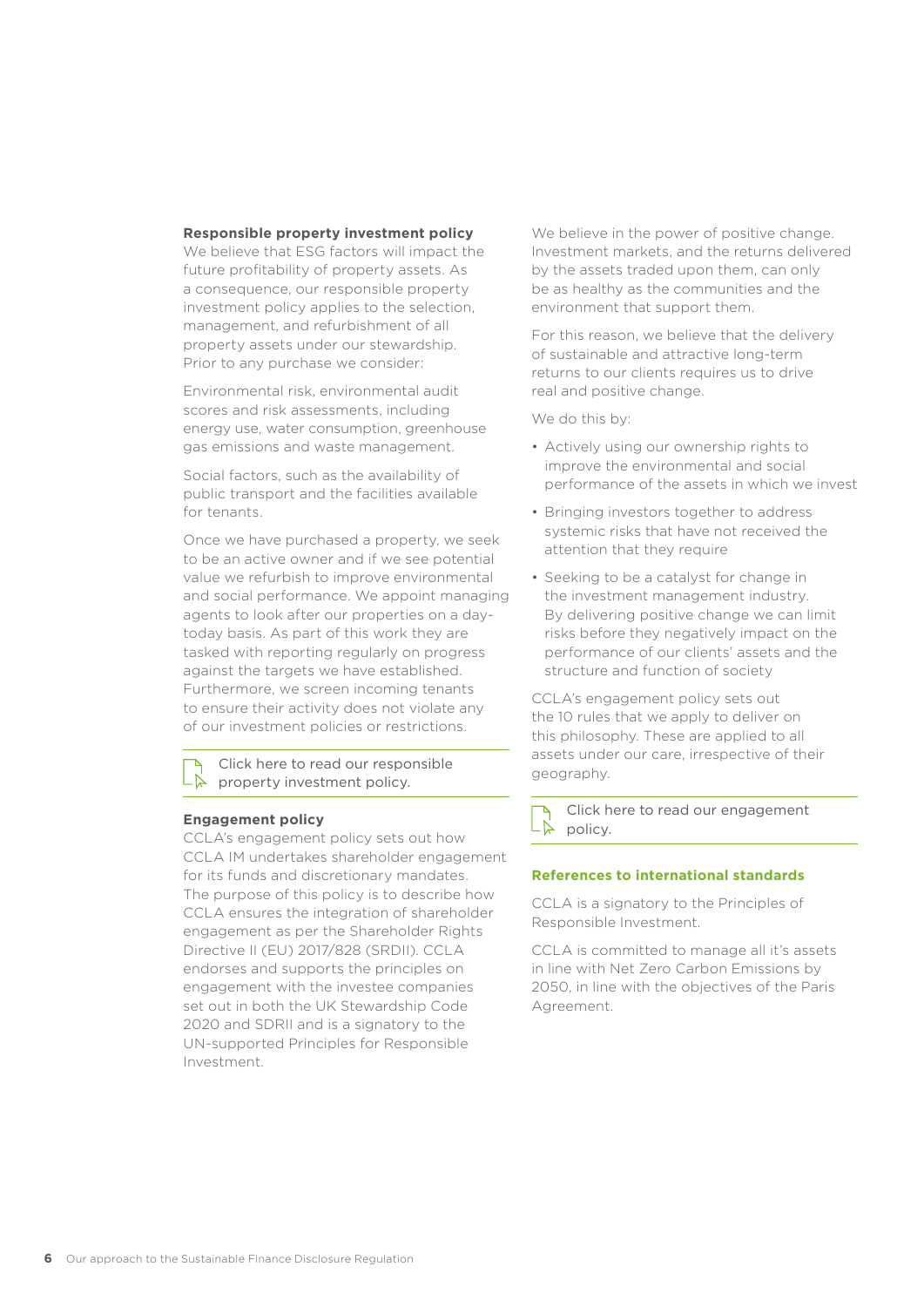## Remuneration policy and sustainability risk

CCLA's remuneration policy can be found on its website and applies to all staff of the company, with additional controls for staff identified as Remuneration Code Staff. The remuneration policy is applicable to all aspects of remuneration that could have a bearing on effective risk management, including salaries, bonuses, long-term incentive plans, options, hiring bonuses, severance packages and pension arrangements, where relevant.

Stewardship is included into the competency assessment of all investment management staff. However, variable pay is provided on a discretionary basis and is not allocated subject to fixed key performance indicators. We believe this enables us to reward our staff for their wider contribution to the company culture and for meeting our clients' objectives.

The objectives of the policy are to:

- set out the principles governing CCLA's approach to remuneration
- ensure that remuneration is in line with applicable regulations on remuneration
- ensure that remuneration is properly monitored
- inform management of the applicable rules on remuneration.

CCLA IM is currently subject to IFPRU<sup>4</sup> (CRD IV)5, MiFID II6 and the UCITS Remuneration Codes and it also takes into consideration the AIFMD Remuneration Code given the nature of some of the funds it manages. CCLA IM will also become subject to the remuneration rules within the Investment Firms Directive as of January 2022. CCLA FM is subject to the AIFMD Remuneration Code.

CCLA's remuneration policy incorporates all relevant provisions of these codes, and as a result CCLA's policy is consistent with the integration of sustainability risks.

Stewardship responsibilities are included in the job specifications and competency assessments of all investment management staff. However, variable pay is provided on a discretionary basis and is not allocated subject to fixed key performance indicators. We believe this enables us to reward our staff for their wider contribution to the company culture and our meeting our clients' objectives, including in the consideration of sustainability in the investment decision making process.

Specifically, principle 2 of CCLA's remuneration policy, 'Supporting business strategy, values and long-term interests' is consistent with the integration of sustainability factors. As set out in the Responsible Investment Report and CCLA's policies relating to the consideration of sustainability factors in its investment decision-making process, the consideration of these factors is central to CCLA's objectives, values and long-term interests.

[Click here to read our remuneration](https://www.ccla.co.uk/our-policies/remuneration-policy)  LŖ [policy.](https://www.ccla.co.uk/our-policies/remuneration-policy)

4The Prudential sourcebook for Investment Firms. 5 Capital Requirements Directive.

6 Markets in Financial Instruments Directive.